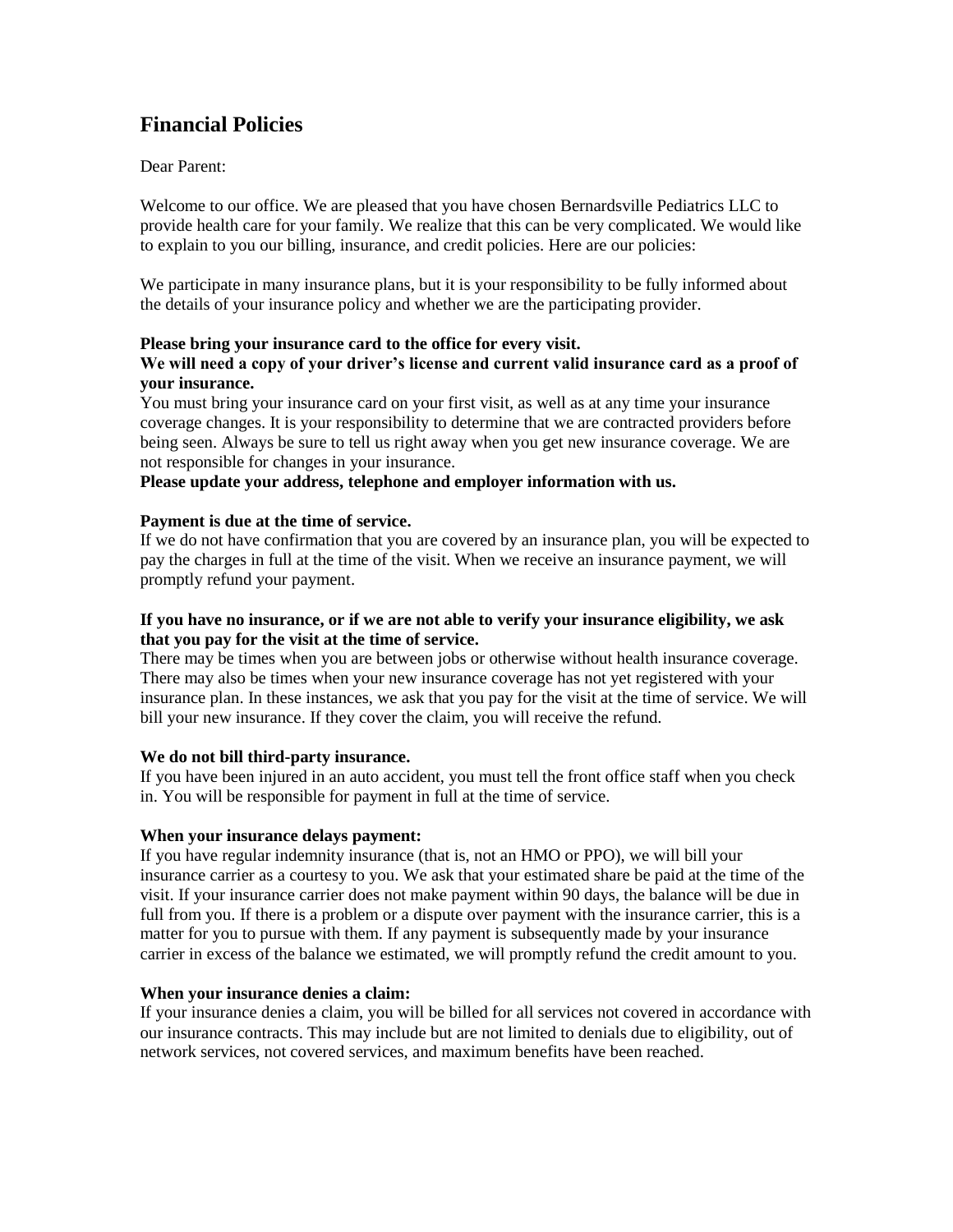## **Payment options:**

For your convenience, we accept cash and check. If this option is not open to you, we can sometimes make arrangements for you to pay your fees over time. If you need this extra consideration, we ask that you set this up in advance with our Business Office.

#### **Missed appointments and cancellation**

We want to be available to meet your health needs. If you must cancel or reschedule your appointment, please call us 24 hours in advance.

## **Medical Forms**

There is a \$10 fee for each camp, school, etc form that the doctor must complete. There is no charge to complete medication authorization forms or working papers.

## **Medical Records**

There is a charge for copying materials from your chart when done other than at the time of a visit including the transfer of records to another facility. A record transfer preparation fee is \$1.00 per page with the minimum of \$10 and a maximum of \$100. These fees are subject to change.

## **Returned checks**

There is a banking fee, currently \$25, for all returned checks. If your check is returned from the bank, we will not accept a check as payment on your account. Future payments must be made with cash or money order.

## **Delinquent accounts**

It is your responsibility to keep your account current. All charges are due in full at the time of service or upon receipt of a statement. We are not responsible for delinquent accounts due to the lack of receipt of statements or other correspondence. Notices are assumed to be acceptable if they are returned to us as unclaimed, forwarding order expired or otherwise undeliverable. Accounts outstanding over 90 days will be submitted to an outside collection agency.

# **Referrals**

If your insurance company requires a referral for consult or treatment by a specialist or for ancillary services such as physical therapy or radiology procedures, you must receive the referral from our office before seeing a specialist. Patients are required to consult with their primary care physician prior to requesting a referral. Except in true medical emergencies, you must allow five (5) business days for our office to complete the referral.

# **Assignments of Benefits / Authorization / Notice of Collection Action**

I request payment of insurance benefits for all services rendered to me or my child/children to be made on our behalf to Bernardsville Pediatrics, LLC. I authorize Madison- Bernardsville Pediatrics, LLC to release medical information to my insurance carrier and its entities to determine payment for services rendered. I further understand I am responsible to pay certain amounts due. These amounts may include annual deductibles, copayments, charges denied by my insurance company as not covered or not medically necessary. I am responsible for any fees incurred should my account require collection action (E.G. late fees, collection agency, court or attorney costs). Please be advised our office may contact you via an automated system regarding appointments and / or account status. I agree this authorization shall remain valid unless/ until I rescind in writing.